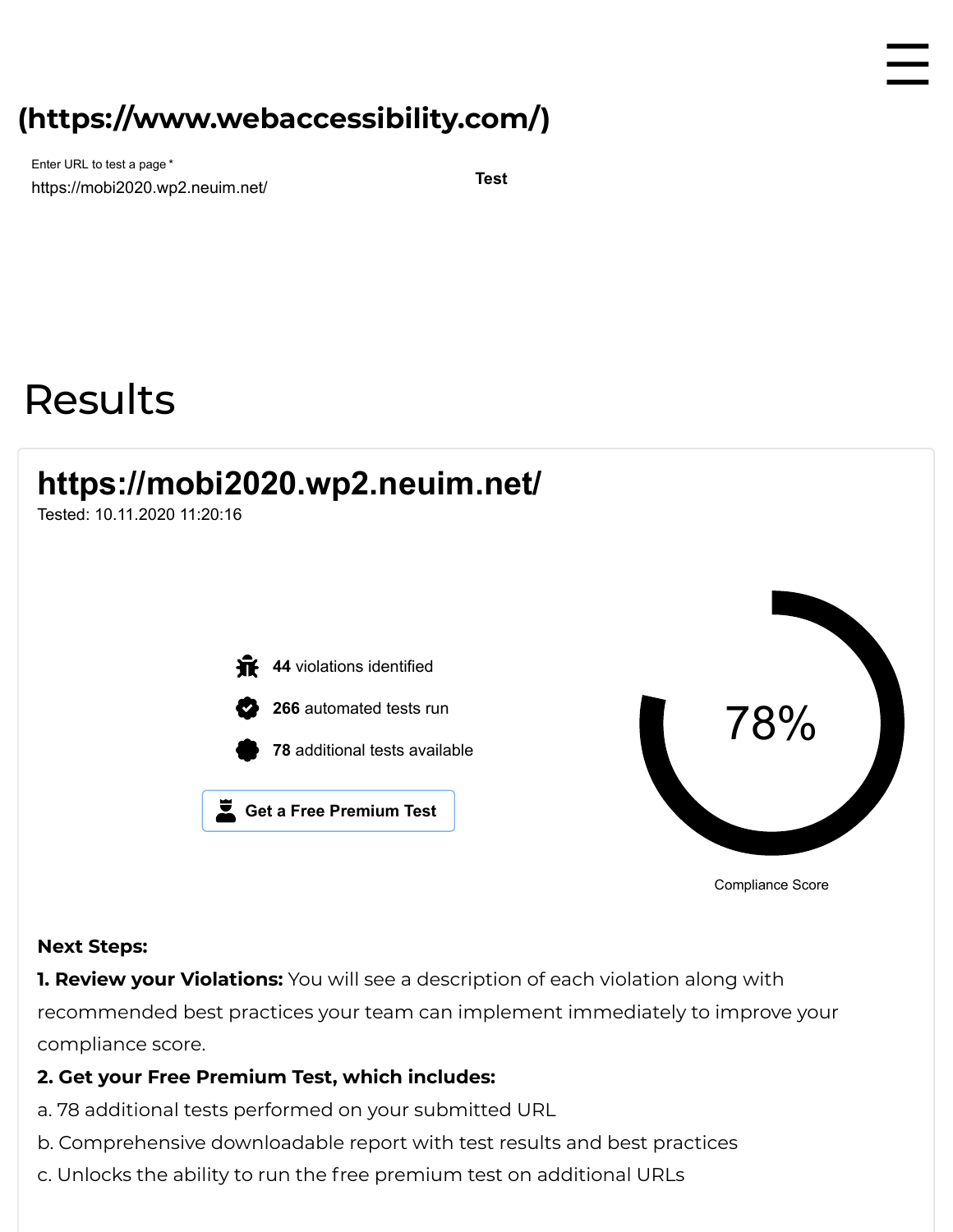## **Violations**

## **Provide alternative text for images**

Severity: 10

All images within a page must be given an alternate text equivalent. Text equivalents for nontext elements communicate the meaning of images to users who cannot perceive the image such as users of screen readers. Proper equivalents provide text which contributes the same level of understanding to the content of the page as the image itself. In instances where the image does not contribute to the understanding of the content and is purely decorative, it needs to be marked in a way to indicate its purely decorative purpose.

## **Violations Identified (1)**

```
<svg class="svg headersearch__icon replaced-svg" viewbox="0 0 58.45 58.45"
xmlns="http://www.w3.org/2000/svg">
    <path transform="translate(-0.88 -0.55)" d="M30.11,2.89A26.89,26.89,0,
1,1,3.22,29.77,26.92,26.92,0,0,1,30.11,2.89m0-2.34A29.23,29.23,0,1,0,59.3
3,29.77,29.23,29.23,0,0,0,30.11.55Z"></path>
    <path transform="translate(-0.88 -0.55)" d="M35.59,32.35a9.44,9.44,0,1,
0-2.84,2.87l.43-.3,6.75,6.75L42,39.54l-6.74-6.75ZM32.91,22a7.47,7.47,0,1,1
-5.29-2.19A7.39,7.39,0,0,1,32.91,22Z"></path>
</svg>
```
#### **Ensure links or controls that open new windows or frames do not open without a warning** 6

Severity: 6

Developers should avoid creating links or other controls opening new windows without either indicating that fact to users or allowing them to control the focus change. Exceptions are made if the new window comes in the form of a dialog, one that is either predictable by its

10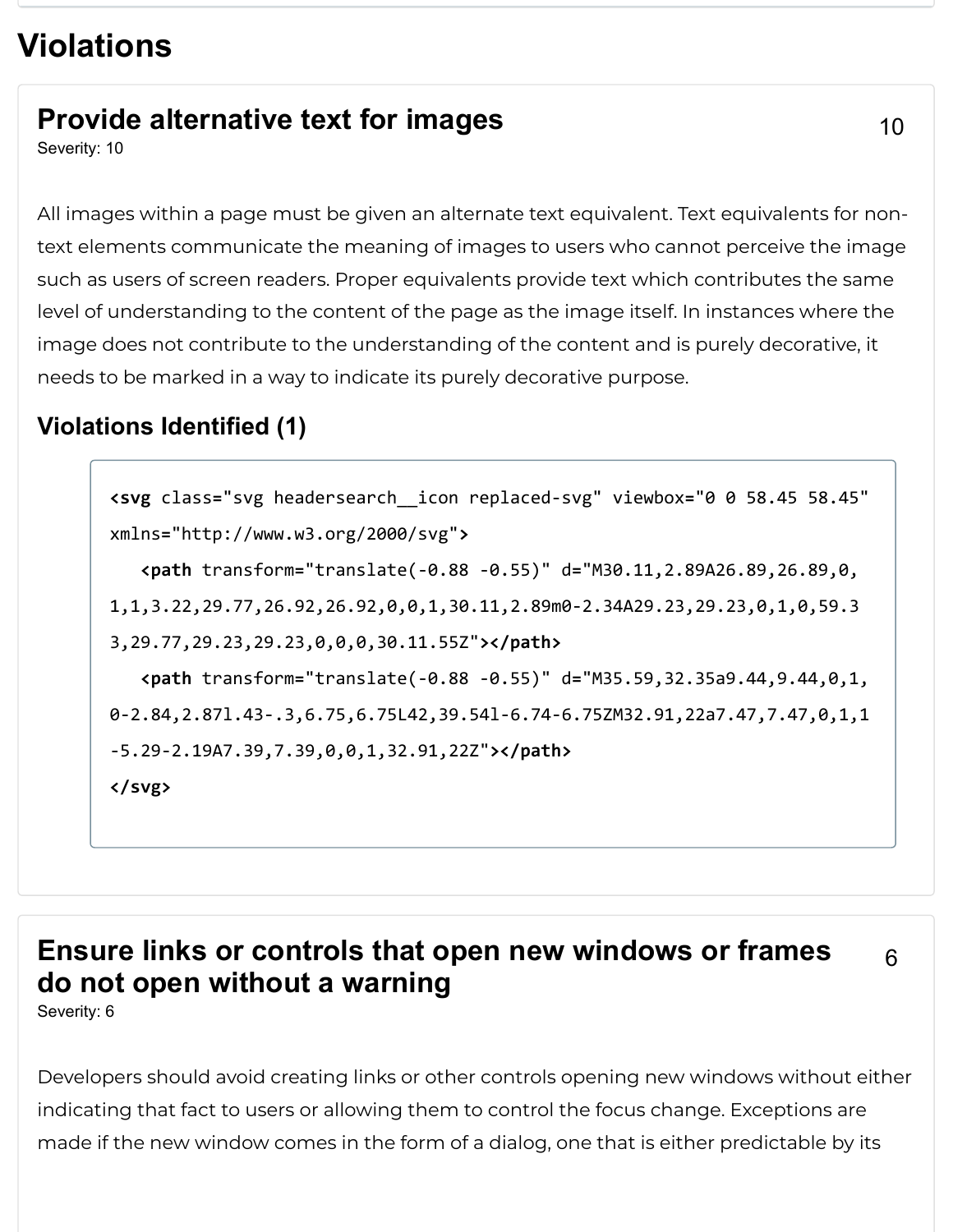context (such as a "Print this page" link that triggers the browser's Print dialog), or is implemented in an accessible manner (such as a "Delete" image link that triggers a simple JavaScript alert with an "Are you sure you want to delete this?" prompt).

#### **Violations Identified (3)**

**<a** target**=**"\_blank" href**=**"https://verkehrsauskunft.ooevv.at/"**><img** class**=**"i mg-fluid" title**=**"OÖVV INFO App" alt**=**"OÖVV INFO App" src**=**"https://mobi2020. wp2.neuim.net/wp-content/uploads/2020/07/200x200\_Logos8.png"**></a>**

```
<a target="_blank" href="https://www.carployee.com/"><img class="img-flui
d" title="Carployee" alt="Carployee" src="https://mobi2020.wp2.neuim.net/w
p-content/uploads/2020/07/200x200_Logos26.png"></a>
```

```
<a target="_blank" href="http://www.ooe-mobilitaetsrechner.at"><img class=
"img-fluid" title="Mobilitätsrechner" alt="Mobilitätsrechner" src="http
s://mobi2020.wp2.neuim.net/wp-content/uploads/2020/07/200x200_Logos3.png">
</a>
```
#### **Ensure embedded elements and canvas elements provide a meaningful text equivalent** 6

Severity: 6

Embedded objects, particularly those which embed audio in a page, require text equivalents to be associated with the embedded file. For example, if a piece of audio is embedded in a page, the page author should provide a transcript of that audio.

#### **Violations Identified (17)**

```
<canvas height="32px" width="91px" id="mainnav--72" class="box__bg box__bg
--6"></canvas>
```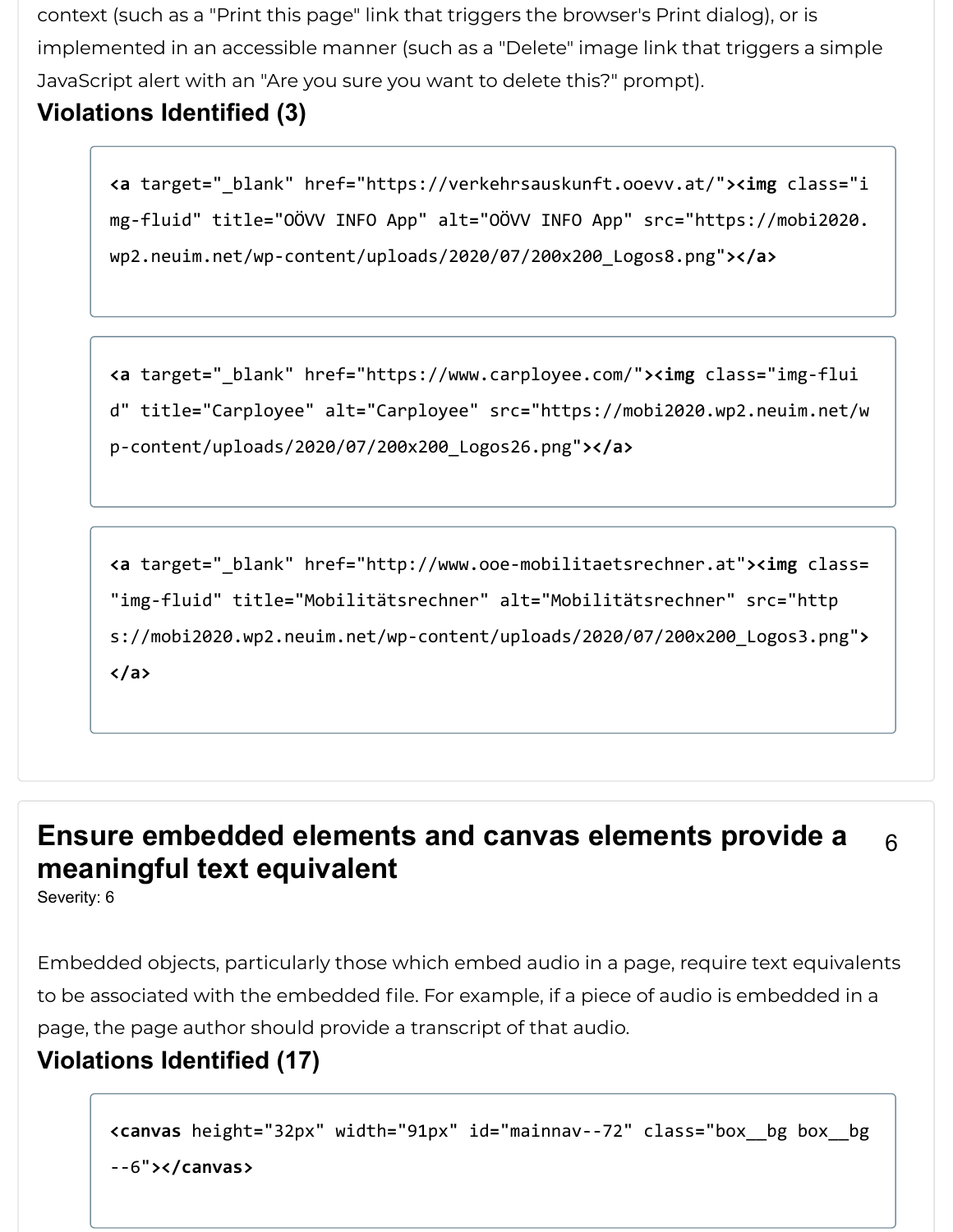```
<canvas height="32px" width="160px" id="mainnav--89" class="box__bg box__b
g--6"></canvas>
```
**<canvas** height**=**"32px" width**=**"72px" id**=**"mainnav--1150" class**=**"box\_\_bg box\_\_ bg--6"**></canvas>**

**<canvas** height**=**"32px" width**=**"103px" id**=**"mainnav--83" class**=**"box\_\_bg box\_\_b g--6"**></canvas>**

```
<canvas height="32px" width="101px" id="mainnav--90" class="box__bg box__b
g--6"></canvas>
```

```
<canvas height="32px" width="181px" id="mainnav--79" class="box__bg box__b
g--6"></canvas>
```
**<canvas** height**=**"280px" width**=**"572px" data-color**=**"#ff0000" id**=**"rect--hero\_ 1" class**=**"box\_\_bg box\_\_bg--4"**></canvas>**

**<canvas** height**=**"66px" width**=**"148px" data-color**=**"#ffffff" id**=**"rect--1" clas s**=**"box\_\_bg box\_\_bg--1"**></canvas>**

**<canvas** height**=**"53px" width**=**"237px" data-color**=**"" id**=**"rect--pageteaser\_1" class**=**"box\_\_bg box\_\_bg--1"**></canvas>**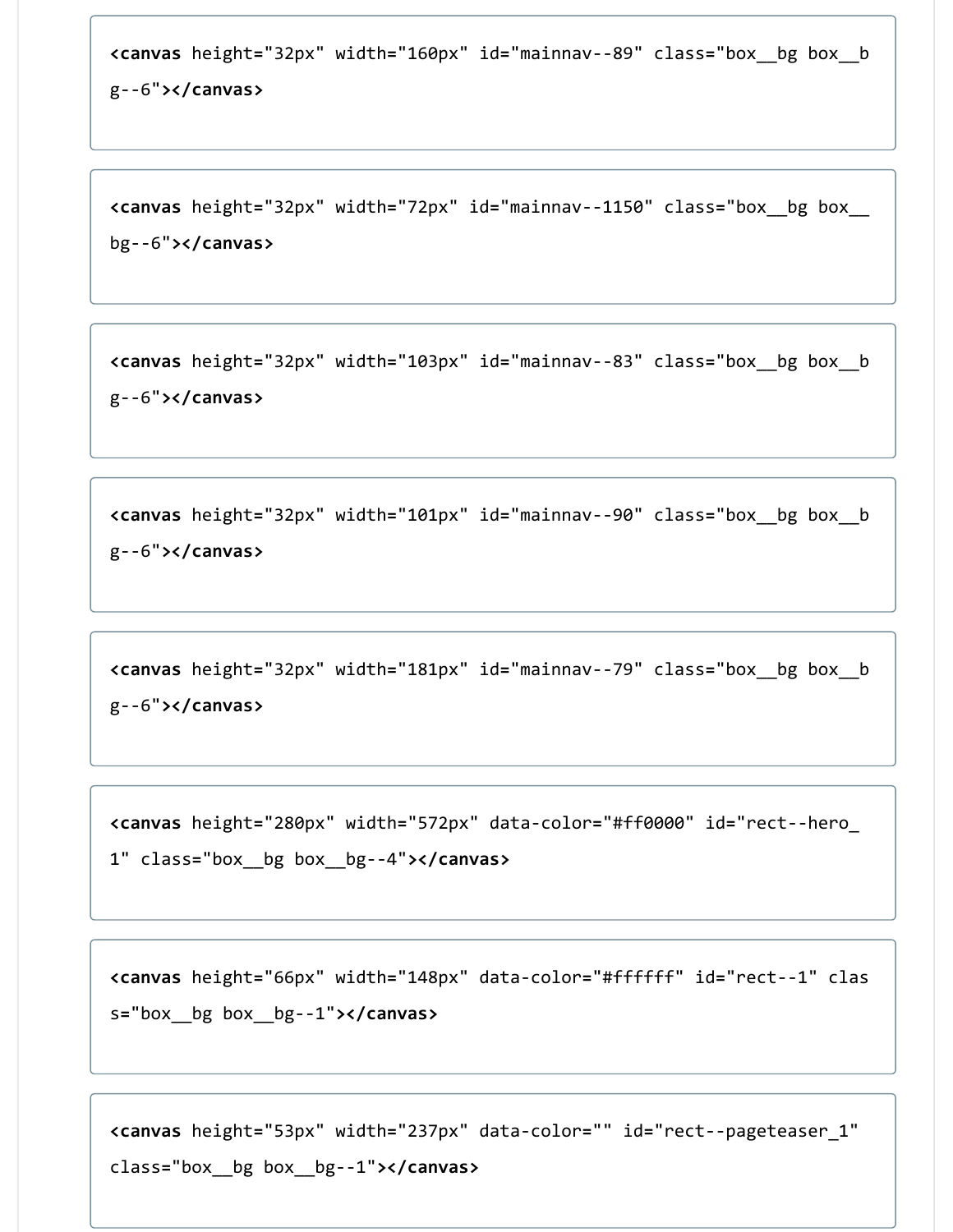**<canvas** height**=**"50px" width**=**"245px" data-color**=**"" id**=**"rect--pageteaser\_2" class**=**"box\_\_bg box\_\_bg--2"**></canvas>**

**<canvas** height**=**"223px" width**=**"286px" data-color**=**"#dd0000" id**=**"rect--textsl ider\_1" class**=**"box\_\_bg box\_\_bg--slider\_1"**></canvas>**

**<canvas** id**=**"canvasimagetop\_\_full\_\_block\_5eda06d51be0f" class**=**"box\_\_bg box\_ \_bg--top"**></canvas>**

**<canvas** id**=**"canvasimagebottom\_\_full\_\_block\_5eda06d51be0f" class**=**"box\_\_bg b ox\_\_bg--bottom"**></canvas>**

**<canvas** height**=**"64px" width**=**"52px" data-color**=**"" id**=**"rect--download\_1" cla ss**=**"box\_\_bg box\_\_bg--7"**></canvas>**

**<canvas** id**=**"canvasimagetop\_\_col842088" class**=**"box\_\_bg box\_\_bg--top"**></canv as>**

**<canvas** id**=**"canvasimagebottom\_\_col842088" class**=**"box\_\_bg box\_\_bg--bottom"**> </canvas>**

**<canvas** height**=**"66px" width**=**"225px" data-color**=**"#ffffff" id**=**"rect--2" clas s**=**"box\_\_bg box\_\_bg--1"**></canvas>**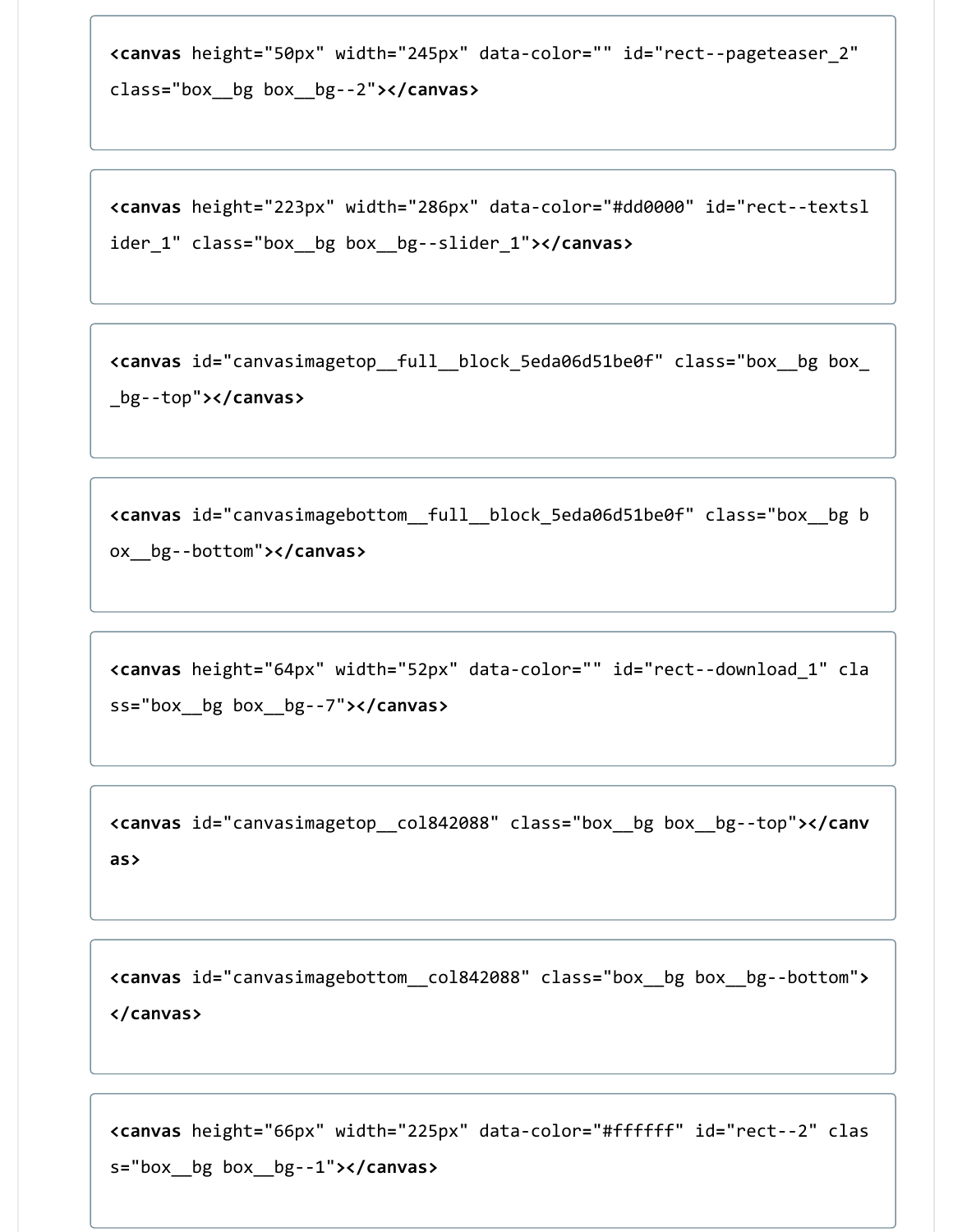### **Ensure link text is meaningful within context**

Severity: 6

It is important for users to be able to discern the purpose of all links. Meaningful link text should not be overly general and should clearly describe the content to be found or action to be performed by the link. For example, do not use generic text such as "click here", "read more", etc. unless the purpose of the link can be determined by meaning in the surrounding content. When a link's purpose can not be determined users may be required to follow the link to determine its purpose. Returning to a previous location can often be more difficult for users with disabilities using assistive technology. Thus, developers must ensure that a link's purpose is clear.

#### **Violations Identified (11)**

```
<a class="headersearch js-searchbar-link" href="#">
    <figure data-aos-delay="500" data-aos-duration="1000" data-aos="fade" c
lass="headersearch__figure aos-init aos-animate">
       <picture><svg class="svg headersearch__icon replaced-svg" viewbox="0 
0 58.45 58.45" xmlns="http://www.w3.org/2000/svg">
             <path transform="translate(-0.88 -0.55)" d="M30.11,2.89A26.89,
26.89,0,1,1,3.22,29.77,26.92,26.92,0,0,1,30.11,2.89m0-2.34A29.23,29.23,0,
1,0,59.33,29.77,29.23,29.23,0,0,0,30.11.55Z"></path>
             <path transform="translate(-0.88 -0.55)" d="M35.59,32.35a9.44,
9.44,0,1,0-2.84,2.87l.43-.3,6.75,6.75L42,39.54l-6.74-6.75ZM32.91,22a7.47,
7.47,0,1,1-5.29-2.19A7.39,7.39,0,0,1,32.91,22Z"></path>
          </svg></picture>
    </figure>
</a>
```

```
<a href="https://mobi2020.wp2.neuim.net">
    <div class="d-none d-lg-block">
       <figure data-aos-delay="500" data-aos-duration="1000" data-aos="fad
e" class="aos-init aos-animate">
```
6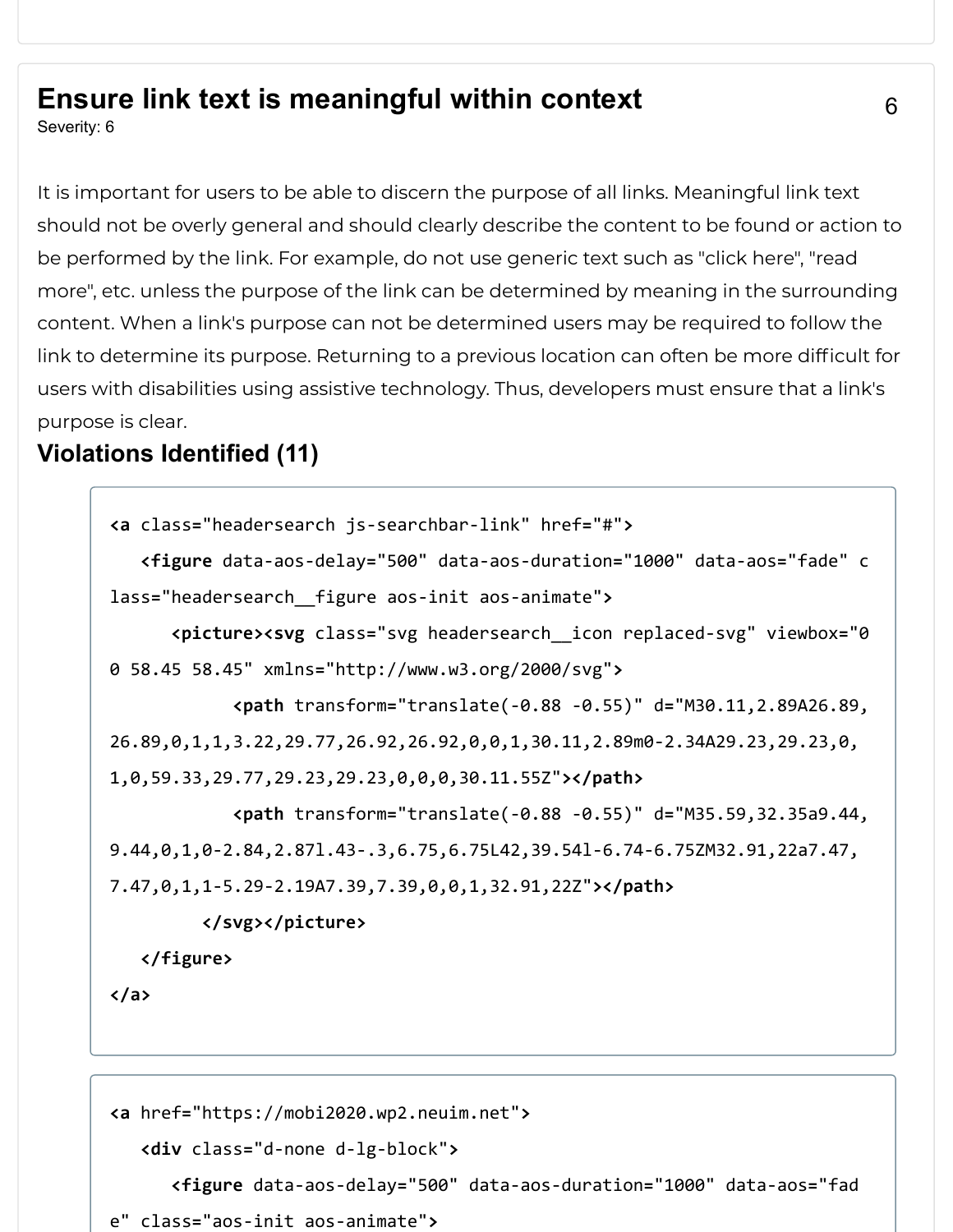**<picture><img** class**=**"logo\_\_image" title**=**"" alt**=**"" src**=**"https://mo bi2020.wp2.neuim.net/wp-content/uploads/2020/04/logo\_mobil\_ans\_ziel.svg"**> </picture>**

```
 </figure>
```
**</div>**

**<div** class**=**"d-lg-none"**>**

 **<figure** data-aos-delay**=**"500" data-aos-duration**=**"1000" data-aos**=**"fad e" class**=**"aos-init aos-animate"**>**

 **<picture><img** class**=**"logo\_\_image" title**=**"" alt**=**"" src**=**"https://mo bi2020.wp2.neuim.net/wp-content/uploads/2020/04/logo\_mobil\_ans\_ziel\_mobil e.svg"**></picture>**

**</figure>**

**</div>**

**</a>**

**<a** tabindex**=**"0" href**=**"https://mobi2020.wp2.neuim.net/investitionsprogrammoebb-2021-2026/"**>**

 **<figure** data-aos-delay**=**"500" data-aos-duration**=**"1000" data-aos**=**"fade" c lass**=**"aos-init"**>**

**<picture>**

 **<source** srcset**=**"https://mobi2020.wp2.neuim.net/wp-content/upload s/2020/10/Planungsprojekte-360x270.png" media**=**"(min-width: 576px)"**>**

 **<source** srcset**=**"https://mobi2020.wp2.neuim.net/wp-content/upload s/2020/10/Planungsprojekte-480x360.png" media**=**"(min-width: 320px)"**>**

 **<source** srcset**=**"https://mobi2020.wp2.neuim.net/wp-content/upload s/2020/10/Planungsprojekte-225x169.png"**><img** class**=**"img-fluid w-100 ce-new steaser\_\_image" title**=**"" alt**=**"" src**=**"https://mobi2020.wp2.neuim.net/wp-con tent/uploads/2020/10/Planungsprojekte-480x360.png"**>**

**</picture>**

**</figure>**

**</a>**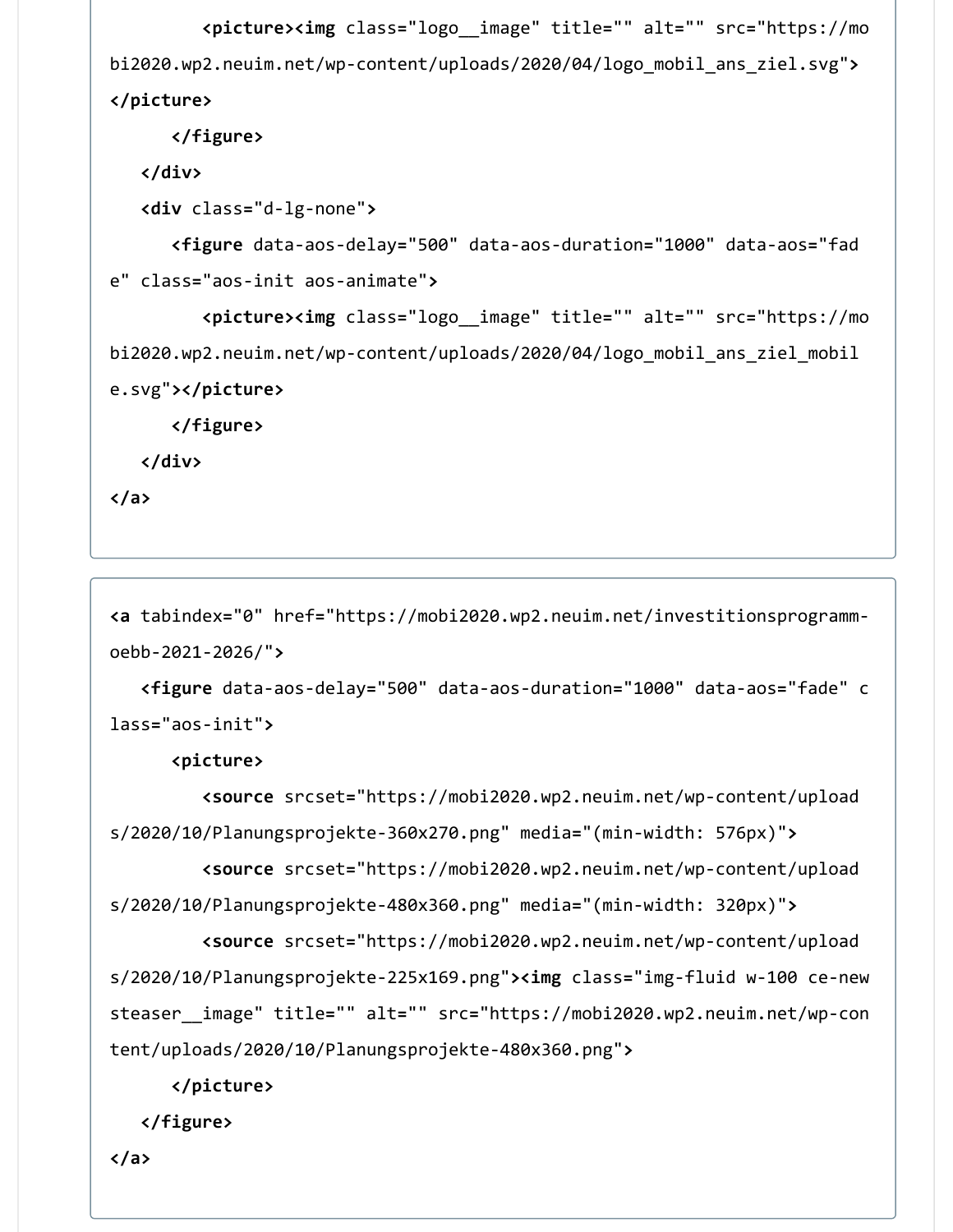**<a** tabindex**=**"0" href**=**"https://mobi2020.wp2.neuim.net/walk-space-konferenzfreistadt/"**>**

 **<figure** data-aos-delay**=**"500" data-aos-duration**=**"1000" data-aos**=**"fade" c lass**=**"aos-init"**>**

**<picture>**

 **<source** srcset**=**"https://mobi2020.wp2.neuim.net/wp-content/upload s/2020/10/Walk-space.at\_Fachkonferenz\_Freistadt\_2020\_Begegnungszone-360x27 0.jpg" media**=**"(min-width: 576px)"**>**

 **<source** srcset**=**"https://mobi2020.wp2.neuim.net/wp-content/upload s/2020/10/Walk-space.at\_Fachkonferenz\_Freistadt\_2020\_Begegnungszone-480x36 0.jpg" media**=**"(min-width: 320px)"**>**

 **<source** srcset**=**"https://mobi2020.wp2.neuim.net/wp-content/upload s/2020/10/Walk-space.at\_Fachkonferenz\_Freistadt\_2020\_Begegnungszone-225x16 9.jpg"**><img** class**=**"img-fluid w-100 ce-newsteaser\_\_image" title**=**"" alt**=**"" s rc**=**"https://mobi2020.wp2.neuim.net/wp-content/uploads/2020/10/Walk-space.a t\_Fachkonferenz\_Freistadt\_2020\_Begegnungszone-480x360.jpg"**>**

**</picture>**

**</figure>**

**</a>**

```
<a tabindex="0" href="https://mobi2020.wp2.neuim.net/park-and-ride-freists
tadt-sued/">
```
 **<figure** data-aos-delay**=**"500" data-aos-duration**=**"1000" data-aos**=**"fade" c lass**=**"aos-init"**>**

**<picture>**

 **<source** srcset**=**"https://mobi2020.wp2.neuim.net/wp-content/upload s/2020/10/PR\_OeBB-Michael-Fritscher-360x270.jpg" media**=**"(min-width: 576p x)"**>**

 **<source** srcset**=**"https://mobi2020.wp2.neuim.net/wp-content/upload s/2020/10/PR\_OeBB-Michael-Fritscher-480x360.jpg" media**=**"(min-width: 320p x)"**>**

**<source** srcset**=**"https://mobi2020.wp2.neuim.net/wp-content/upload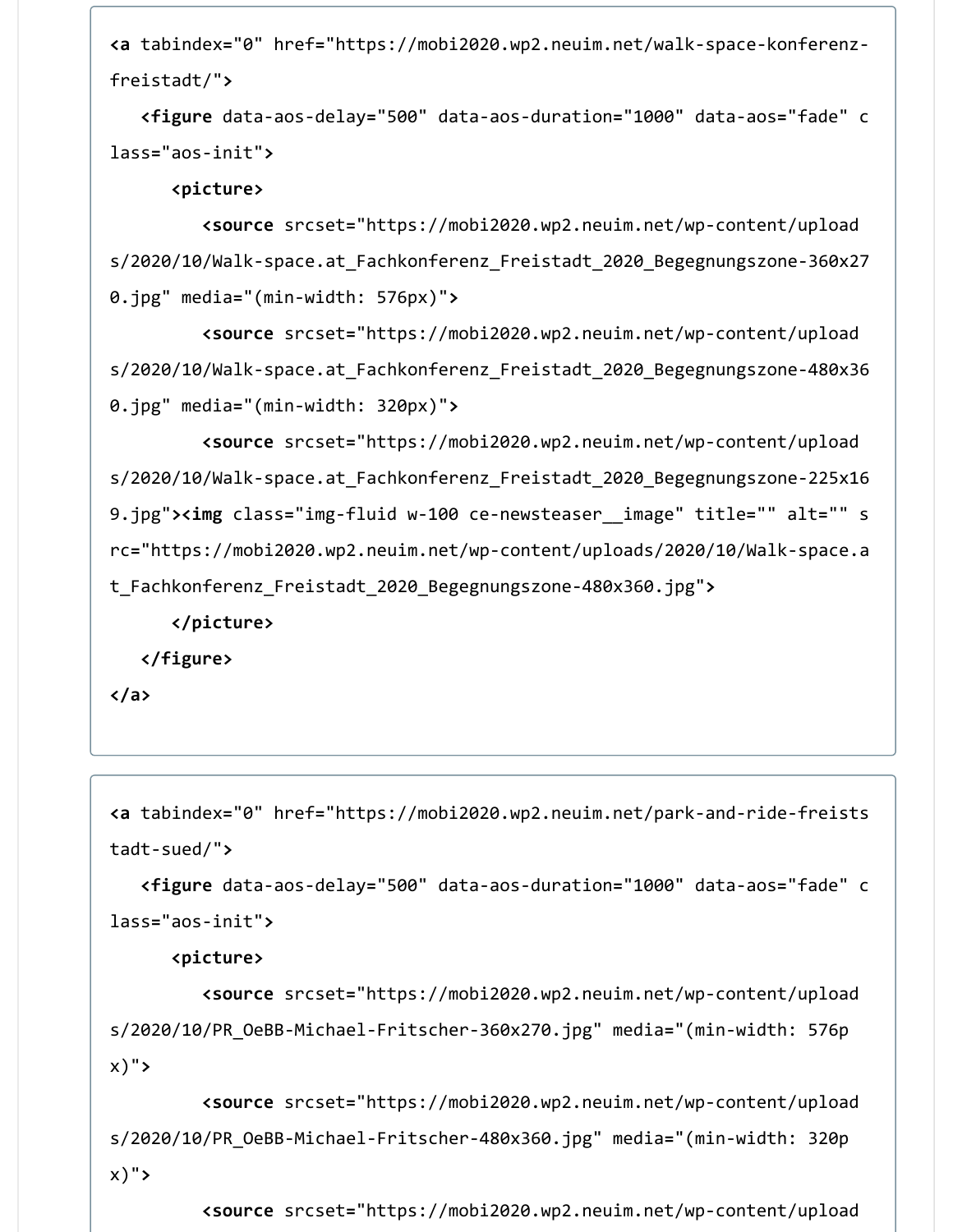s/2020/10/PR\_OeBB-Michael-Fritscher-225x169.jpg"**><img** class**=**"img-fluid w-1 00 ce-newsteaser\_\_image" title**=**"" alt**=**"" src**=**"https://mobi2020.wp2.neuim.n et/wp-content/uploads/2020/10/PR\_OeBB-Michael-Fritscher-480x360.jpg"**>**

**</picture>**

**</figure>**

**</a>**

```
<a tabindex="0" href="https://mobi2020.wp2.neuim.net/oeffis-sehr-beliebt-i
n-ooe/">
```
 **<figure** data-aos-delay**=**"500" data-aos-duration**=**"1000" data-aos**=**"fade" c lass**=**"aos-init"**>**

**<picture>**

```
 <source srcset="https://mobi2020.wp2.neuim.net/wp-content/upload
s/2020/10/Bahn_Bus_Bim-360x270.jpg" media="(min-width: 576px)">
```
**<source** srcset**=**"https://mobi2020.wp2.neuim.net/wp-content/upload

```
s/2020/10/Bahn_Bus_Bim-480x360.jpg" media="(min-width: 320px)">
```
 **<source** srcset**=**"https://mobi2020.wp2.neuim.net/wp-content/upload s/2020/10/Bahn\_Bus\_Bim-225x169.jpg"**><img** class**=**"img-fluid w-100 ce-newstea ser\_\_image" title**=**"" alt**=**"" src**=**"https://mobi2020.wp2.neuim.net/wp-conten t/uploads/2020/10/Bahn\_Bus\_Bim-480x360.jpg"**>**

**</picture>**

**</figure>**

**</a>**

```
<a target="_blank" href="https://www.facebook.com/sharer/sharer.php?u=http
s://mobi2020.wp2.neuim.net">
```

```
 <figure class="">
```

```
 <picture><img class="" title="" alt="" src="https://mobi2020.wp2.neu
im.net/wp-content/themes/rup/svg/facebook-f.svg"></picture>
```

```
 </figure>
```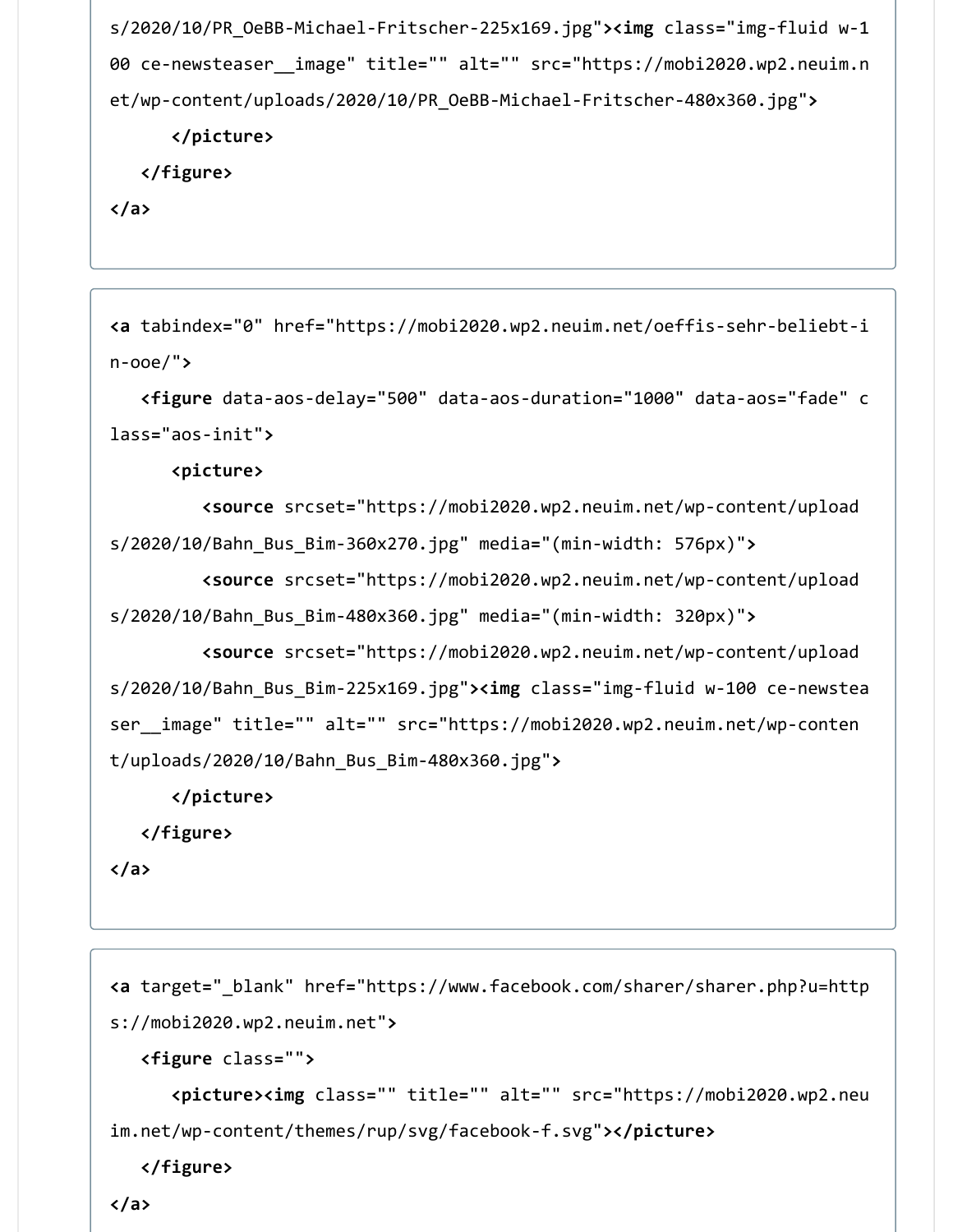```
<a target="_blank" href="https://twitter.com/intent/tweet?text=https://mob
i2020.wp2.neuim.net">
    <figure class="">
       <picture><img class="" title="" alt="" src="https://mobi2020.wp2.neu
im.net/wp-content/themes/rup/svg/twitter.svg"></picture>
    </figure>
```
**</a>**

```
<a target="_blank" href="mailto:?subject=MOBI empfiehlt&body=https://mobi2
020.wp2.neuim.net">
    <figure class="">
       <picture><img class="" title="" alt="" src="https://mobi2020.wp2.neu
im.net/wp-content/themes/rup/svg/envelope.svg"></picture>
    </figure>
```

```
</a>
```

```
<a target="_blank" href="whatsapp://send?text=https://mobi2020.wp2.neuim.n
et">
    <figure class="">
       <picture><img class="" title="" alt="" src="https://mobi2020.wp2.neu
im.net/wp-content/themes/rup/svg/whatsapp.svg"></picture>
```
**</figure>**

**</a>**

```
<a target="_blank" href="https://www.linkedin.com/shareArticle?mini=true&u
rl=https://mobi2020.wp2.neuim.net">
   <figure class="">
       <picture><img class="" title="" alt="" src="https://mobi2020.wp2.neu
```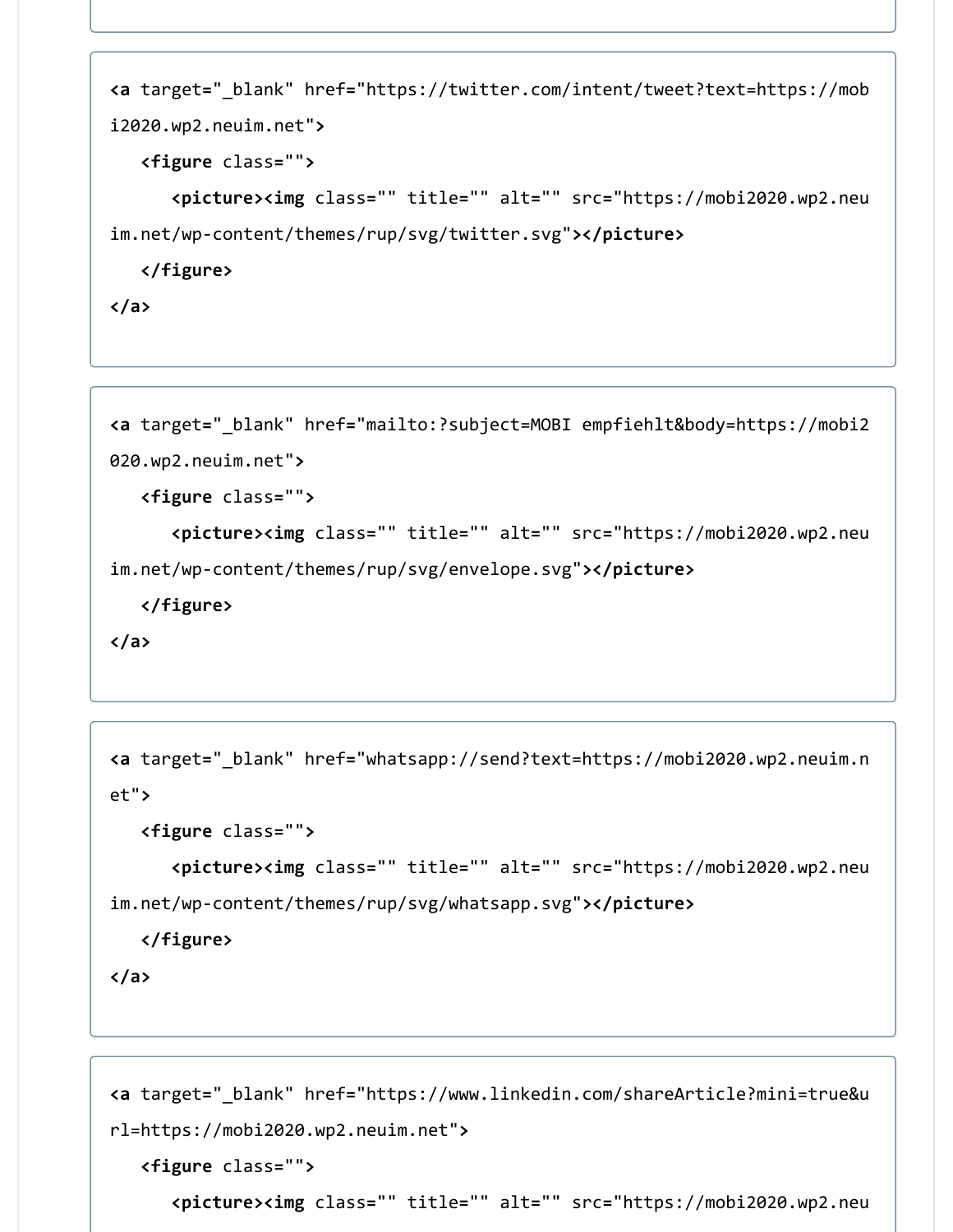```
im.net/wp-content/themes/rup/svg/linkedin-in.svg"></picture>
   </figure>
</a>
```
#### **Ensure ARIA roles, states, and properties are valid** Severity: 5

5

When ARIA attributes (state, roles, and properties) are not used correctly assistive technology may not correctly function as expected. Valid markup should always be used.

#### **Violations Identified (6)**

```
<a aria-describedby="slick-slide-control20" id="slick-slide20" role="tabpa
nel" aria-hidden="false" data-slick-index="0" style="width: 238px;" class=
"slick-slide slick-current slick-active" href="https://rmooe.at/">
    <figure data-aos-delay="500" data-aos-duration="1000" data-aos="fade" c
lass="aos-init">
       <picture><img class="img-fluid ce-logoslider__img" title="200x200_rm
oee" alt="" src="https://mobi2020.wp2.neuim.net/wp-content/uploads/2020/0
1/200x200_rmoee-1.png"></picture>
   </figure>
```

```
</a>
```

```
<a id="slick-slide21" role="tabpanel" aria-hidden="false" data-slick-index
="1" style="width: 238px;" class="slick-slide slick-active" href="https://
www.ooevv.at/">
```
 **<figure** data-aos-delay**=**"500" data-aos-duration**=**"1000" data-aos**=**"fade" c lass**=**"aos-init"**>**

 **<picture><img** class**=**"img-fluid ce-logoslider\_\_img" title**=**"Logo OÖVV" alt**=**"Das Logo des OÖVV" src**=**"https://mobi2020.wp2.neuim.net/wp-content/upl oads/2020/04/200x200\_Logos\_OOEVV.png"**></picture>**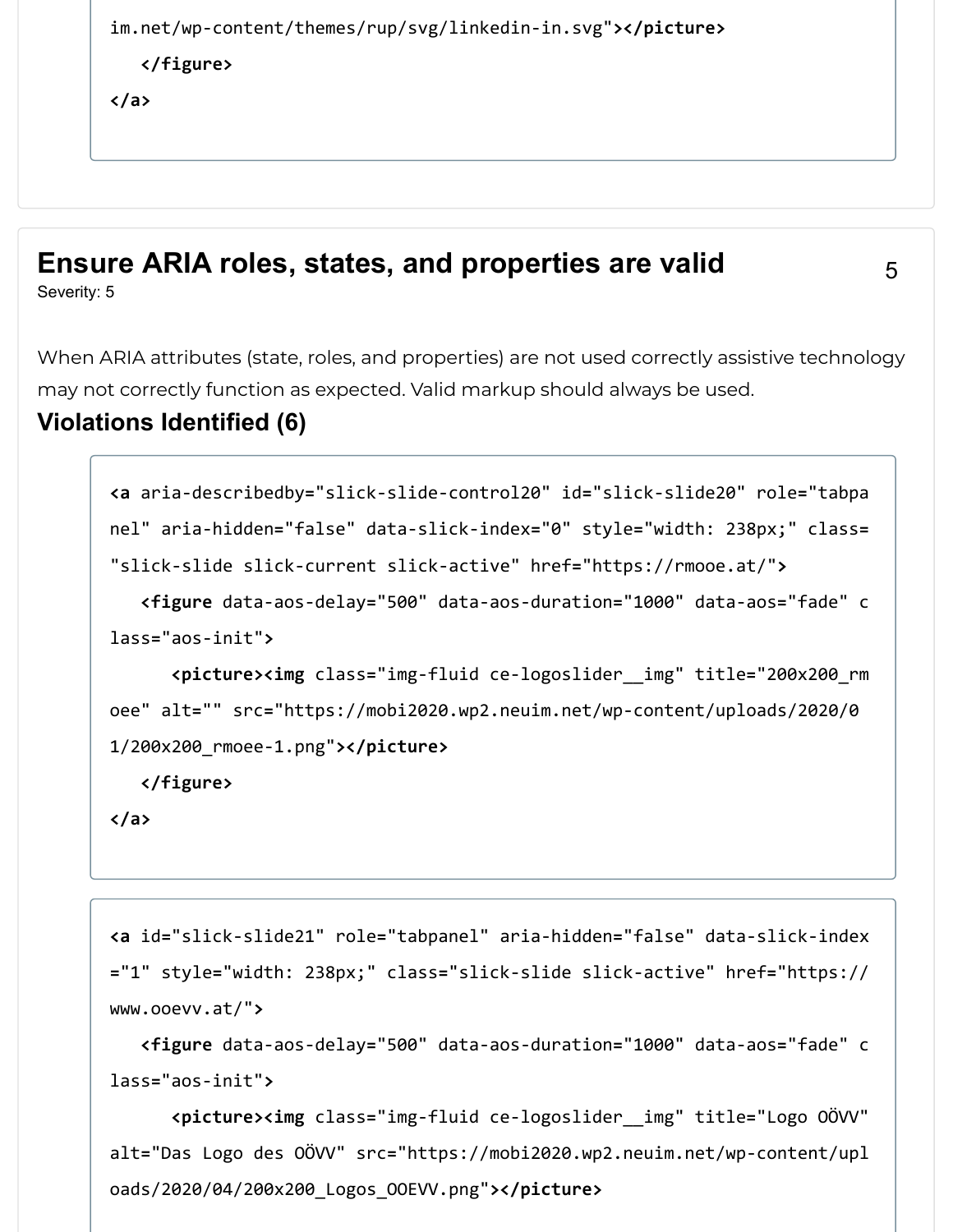```
 </figure>
```
**</a>**

```
<a id="slick-slide22" role="tabpanel" aria-hidden="false" data-slick-index
="2" style="width: 238px;" class="slick-slide slick-active" href="https://
www.stern-verkehr.at/">
```

```
 <figure data-aos-delay="500" data-aos-duration="1000" data-aos="fade" c
lass="aos-init">
```
 **<picture><img** class**=**"img-fluid ce-logoslider\_\_img" title**=**"Logo Stern & Hafferl" alt**=**"Das Logo von Stern & Hafferl" src**=**"https://mobi2020.wp2.ne uim.net/wp-content/uploads/2020/04/200x200\_Logo\_SternHafferl.png"**></pictur e>**

**</figure>**

**</a>**

```
<a id="slick-slide23" role="tabpanel" aria-hidden="false" data-slick-index
="3" style="width: 238px;" class="slick-slide slick-active" href="https://
www.schiene-ooe.at/">
```

```
 <figure data-aos-delay="500" data-aos-duration="1000" data-aos="fade" c
lass="aos-init">
```

```
 <picture><img class="img-fluid ce-logoslider__img" title="200x200_Sc
hieneOOE" alt="" src="https://mobi2020.wp2.neuim.net/wp-content/uploads/20
20/04/200x200_SchieneOOE.png"></picture>
```
**</figure>**

```
</a>
```

```
<a id="slick-slide24" role="tabpanel" aria-hidden="false" data-slick-index
="4" style="width: 238px;" class="slick-slide slick-active" href="https://
www.asfinag.at/">
```

```
 <figure data-aos-delay="500" data-aos-duration="1000" data-aos="fade" c
```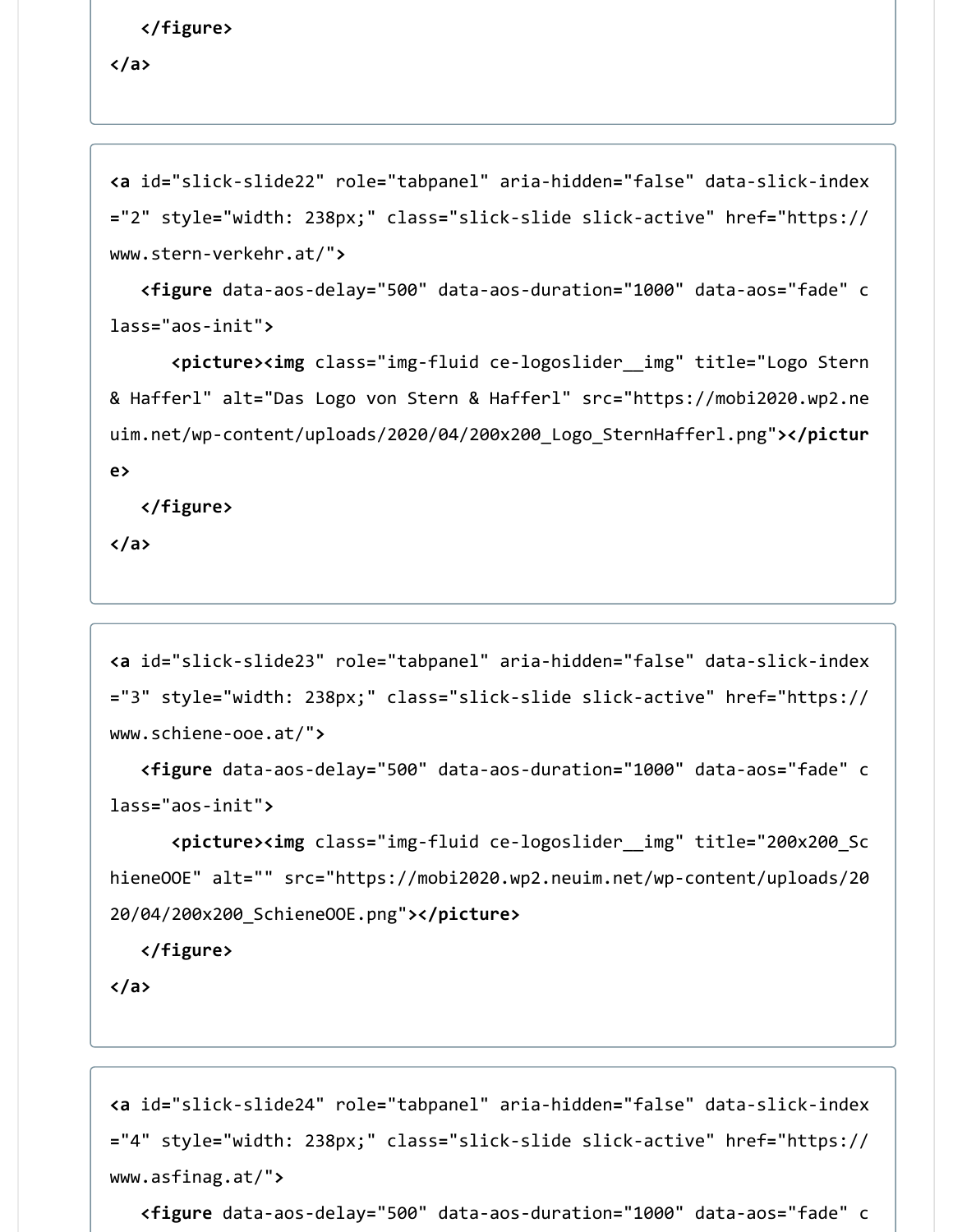```
lass="aos-init">
```
 **<picture><img** class**=**"img-fluid ce-logoslider\_\_img" title**=**"200x200\_As finag" alt**=**"" src**=**"https://mobi2020.wp2.neuim.net/wp-content/uploads/2020/ 06/200x200\_Asfinag.png"**></picture>**

**</figure>**

**</a>**

```
<a id="slick-slide25" role="tabpanel" aria-hidden="false" data-slick-index
="5" style="width: 238px;" class="slick-slide slick-active" href="https://
services.linzag.at/efa/">
    <figure data-aos-delay="500" data-aos-duration="1000" data-aos="fade" c
lass="aos-init">
       <picture><img class="img-fluid ce-logoslider__img" title="200x200_Li
nzLinien" alt="" src="https://mobi2020.wp2.neuim.net/wp-content/uploads/20
20/10/200x200_LinzLinien.jpg"></picture>
    </figure>
</a>
```
## **Ensure ARIA regions, landmarks and HTML sections are identifiable**

Severity: 3

When ARIA regions, landmarks or HTML5 section elements are provided, users must be able to distinguish them from other regions, landmarks or sections in the page, particularly when two or more instances of the same type are used. When such an element does not provide a descriptive label to clearly identify itself, users of screen readers may have trouble locating the correct section or understanding its purpose.

3

#### **Violations Identified (6)**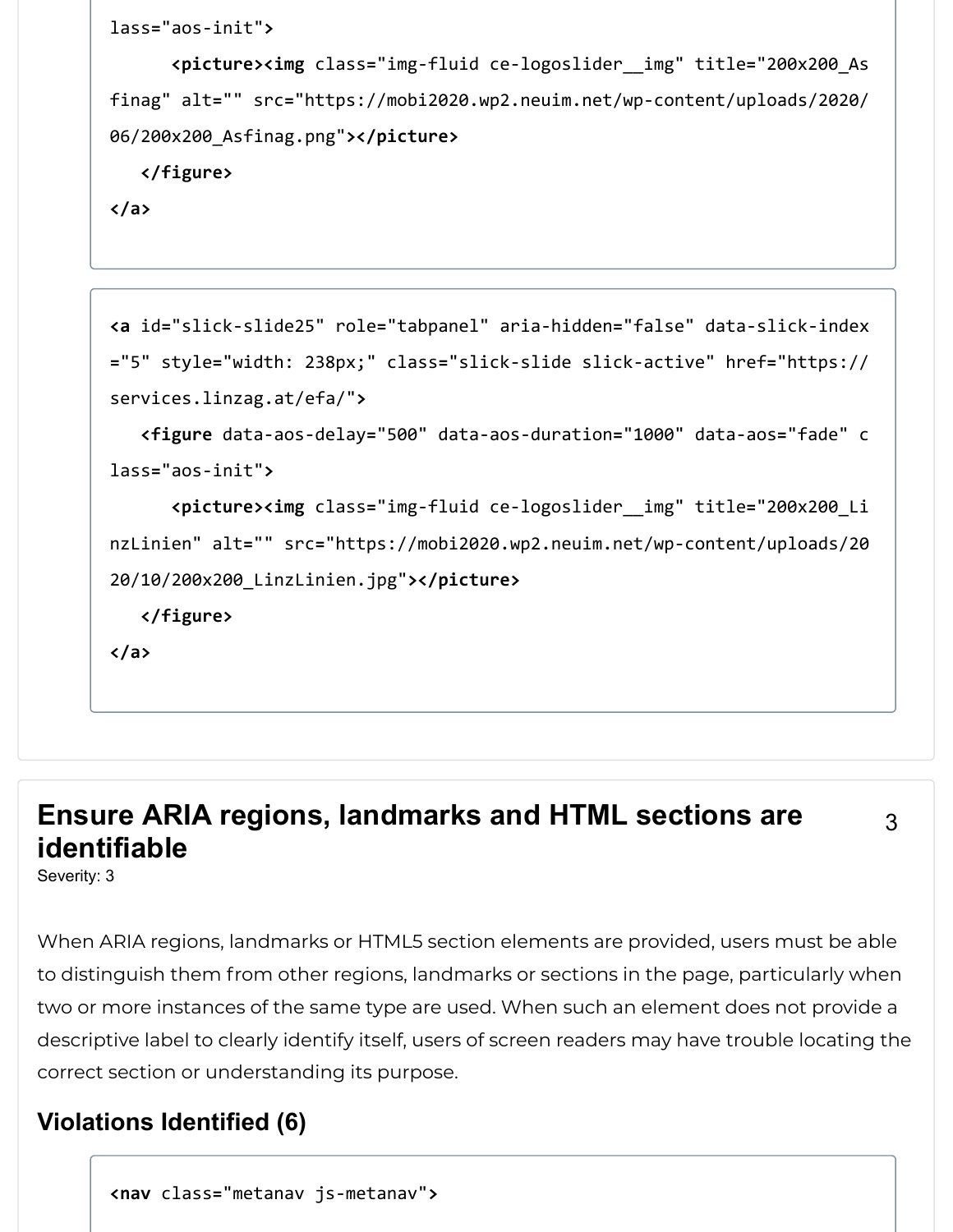**<ul** class**=**"list-unstyled d-flex flex-column flex-md-row align-items-cen ter metanav\_\_list" id**=**"menu-top-menue"**>**

 **<li** class**=**"metanav\_\_listitem"**><a** class**=**"metanav\_\_link" href**=**"/medien -presse/"**>**Medien/Presse**</a></li>**

 **<li** class**=**"metanav\_\_listitem"**><a** class**=**"metanav\_\_link" href**=**"/newsle tter/"**>**Newsletter**</a></li>**

 **<li** class**=**"metanav\_\_listitem"**><a** class**=**"metanav\_\_link" href**=**"/kontak t/"**>**Kontakt**</a></li>**

**</ul>**

**</nav>**

**<nav** class**=**"mainnav js-mainnav"**>**

 **<ul** class**=**"list-unstyled mainnav\_\_list d-flex flex-row justify-contentend align-items-center" id**=**"menu-hauptmenue"**>**

 **<li** style**=**"width: 91px; height: 32px;" class**=**"mainnav\_\_listitem box "**><canvas** height**=**"32px" width**=**"91px" id**=**"mainnav--72" class**=**"box\_\_bg box\_\_ bg--6"**></canvas><a** class**=**"mainnav\_\_link js-canvasbox box\_\_text box-text--6 " href**=**"https://mobi2020.wp2.neuim.net/die-idee/"**>**Die Idee**</a></li>**

 **<li** style**=**"width: 160px; height: 32px;" class**=**"mainnav\_\_listitem box position-relative"**><canvas** height**=**"32px" width**=**"160px" id**=**"mainnav--89" cl ass**=**"box\_\_bg box\_\_bg--6"**></canvas><a** class**=**"mainnav\_\_link js-canvasbox box \_\_text box-text--6 " href**=**"https://mobi2020.wp2.neuim.net/schwerpunkte\_mob il\_ans\_ziel/"**>**Schwerpunkte**</a>**

**<ul** class**=**"list-unstyled mainnav\_\_list mainnav\_\_list--sub"**>**

 **<li** class**=**"mainnav\_\_listitem mainnav\_\_listitem--sub"**><a** class**=** "mainnav\_\_link mainnav\_\_link--sub" href**=**"https://mobi2020.wp2.neuim.net/sc hwerpunkt/offentlichen-verkehr-ausbauen/"**>**Öffentlichen Verkehr ausbauen**</a ></li>**

 **<li** class**=**"mainnav\_\_listitem mainnav\_\_listitem--sub"**><a** class**=** "mainnav\_\_link mainnav\_\_link--sub" href**=**"https://mobi2020.wp2.neuim.net/sc hwerpunkt/verkehrsmittel-kombinieren-und-autos-besser-auslasten/"**>**Verkehrs mittel kombinieren**<br>**& Autos besser auslasten**</a></li>**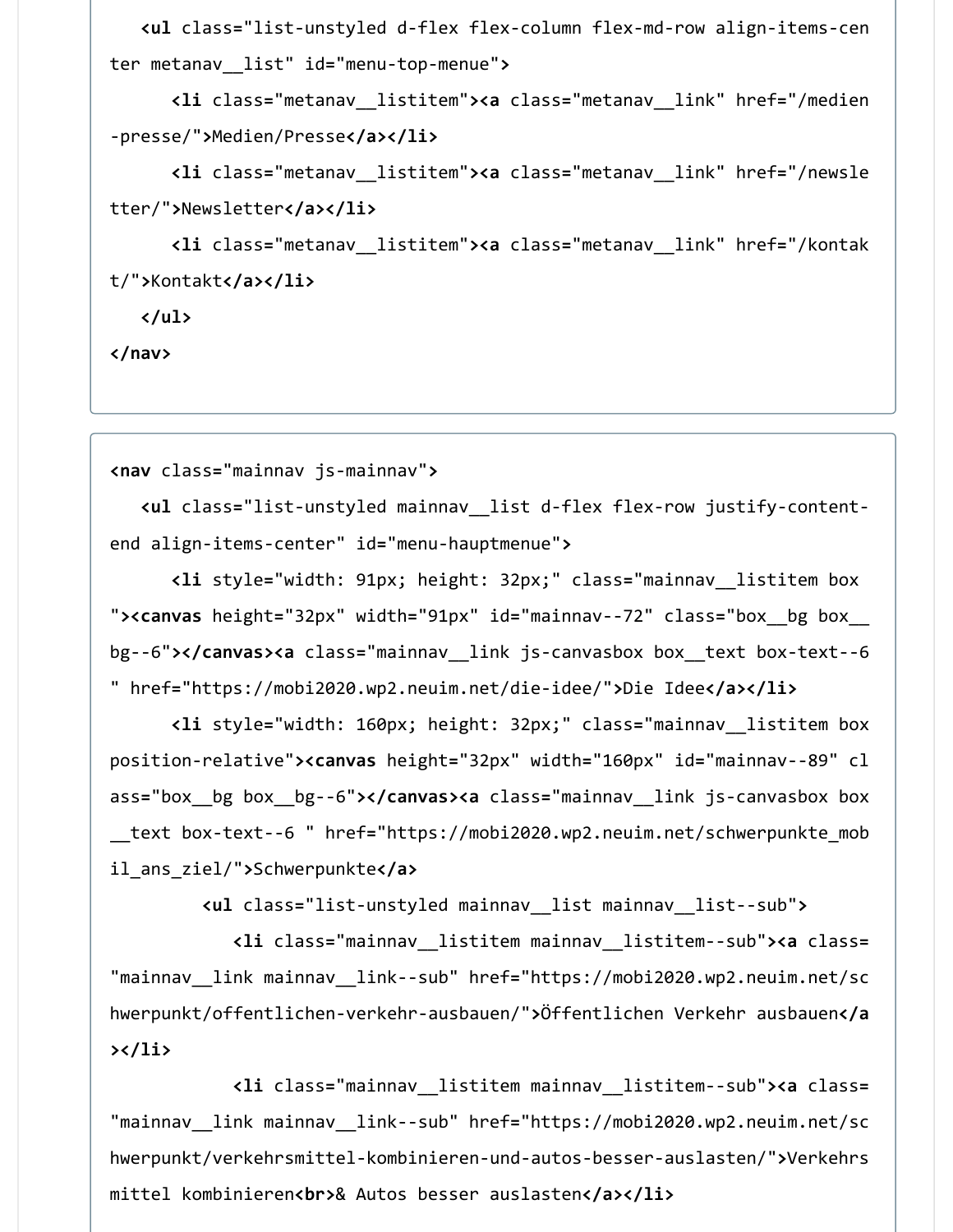**<li** class**=**"mainnav\_\_listitem mainnav\_\_listitem--sub"**><a** class**=** "mainnav\_\_link mainnav\_\_link--sub" href**=**"https://mobi2020.wp2.neuim.net/sc hwerpunkt/rad-und-fussverkehr-fordern/"**>**Rad & Fußverkehr fördern**</a></li>**

 **<li** class**=**"mainnav\_\_listitem mainnav\_\_listitem--sub"**><a** class**=** "mainnav\_\_link mainnav\_\_link--sub" href**=**"https://mobi2020.wp2.neuim.net/sc hwerpunkt/neue-technologien-und-mobilitatsformen-forcieren/"**>**Neue Technolo gien &**<br>**Mobilitätsformen forcieren**</a></li>**

 **<li** class**=**"mainnav\_\_listitem mainnav\_\_listitem--sub"**><a** class**=** "mainnav\_\_link mainnav\_\_link--sub" href**=**"https://mobi2020.wp2.neuim.net/sc hwerpunkt/siedlungsentwicklung-und-ov-erschliessung-abstimmen/"**>**Siedlungse ntwicklung &**<br>**ÖV-Erschließung abstimmen**</a></li>**

 **<li** class**=**"mainnav\_\_listitem mainnav\_\_listitem--sub"**><a** class**=** "mainnav\_\_link mainnav\_\_link--sub" href**=**"https://mobi2020.wp2.neuim.net/sc hwerpunkt/luecken-im-strassennetz-schliessen/"**>**Lücken im Straßennetz schli eßen**</a></li>**

**</ul>**

**</li>**

 **<li** style**=**"width: 72px; height: 32px;" class**=**"mainnav\_\_listitem box "**><canvas** height**=**"32px" width**=**"72px" id**=**"mainnav--1150" class**=**"box\_\_bg box \_\_bg--6"**></canvas><a** class**=**"mainnav\_\_link js-canvasbox box\_\_text box-text- -6 " href**=**"https://mobi2020.wp2.neuim.net/news-events/"**>**News**</a></li>**

 **<li** style**=**"width: 103px; height: 32px;" class**=**"mainnav\_\_listitem box "**><canvas** height**=**"32px" width**=**"103px" id**=**"mainnav--83" class**=**"box\_\_bg box\_ \_bg--6"**></canvas><a** class**=**"mainnav\_\_link js-canvasbox box\_\_text box-text-- 6 " href**=**"https://mobi2020.wp2.neuim.net/services/"**>**Services**</a></li>**

 **<li** style**=**"width: 101px; height: 32px;" class**=**"mainnav\_\_listitem box "**><canvas** height**=**"32px" width**=**"101px" id**=**"mainnav--90" class**=**"box\_\_bg box\_ \_bg--6"**></can**

#### **<nav** class**=**"footernav"**>**

 **<ul** class**=**"footernav\_\_list list-unstyled d-flex flex-row flex-wrap just ify-content-center" id**=**"menu-footer"**>**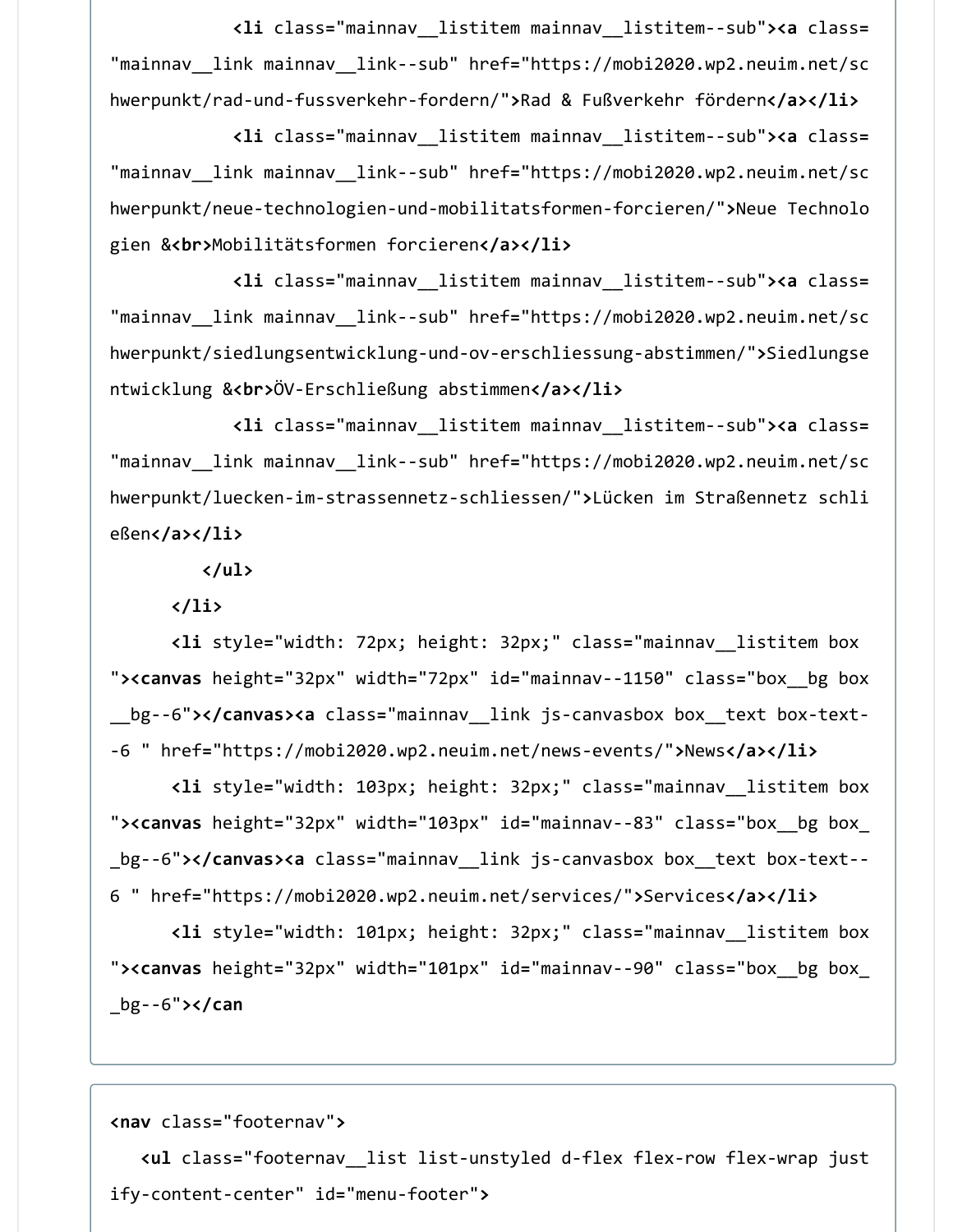**<li** class**=**"footernav\_\_listitem"**><a** class**=**"footernav\_\_link" href**=**"htt ps://mobi2020.wp2.neuim.net/kontakt/"**>**Kontakt**</a></li>**

 **<li** class**=**"footernav\_\_listitem"**><a** class**=**"footernav\_\_link" href**=**"htt ps://mobi2020.wp2.neuim.net/medien-presse/"**>**Medien/Presse**</a></li>**

 **<li** class**=**"footernav\_\_listitem"**><a** class**=**"footernav\_\_link" href**=**"/da tenschutz/"**>**Datenschutz**</a></li>**

 **<li** class**=**"footernav\_\_listitem"**><a** class**=**"footernav\_\_link" href**=**"/im pressum/"**>**Impressum**</a></li>**

 **<li** class**=**"footernav\_\_listitem"**><a** class**=**"footernav\_\_link" href**=**"htt ps://mobi2020.wp2.neuim.net/glossar/"**>**Glossar**</a></li>**

 **<li** class**=**"footernav\_\_listitem"**><a** class**=**"footernav\_\_link" href**=**"htt ps://mobi2020.wp2.neuim.net/barrierefreiheit-mobil-ans-ziel/"**>**Barrierefrei heit**</a></li>**

**</ul>**

**</nav>**

```
<nav class="metanav js-metanav">
```

```
 <ul class="list-unstyled d-flex flex-column flex-md-row align-items-cen
ter metanav__list" id="menu-top-menue">
```

```
 <li class="metanav__listitem"><a class="metanav__link" href="/medien
-presse/">Medien/Presse</a></li>
```

```
 <li class="metanav__listitem"><a class="metanav__link" href="/newsle
tter/">Newsletter</a></li>
```

```
 <li class="metanav__listitem"><a class="metanav__link" href="/kontak
t/">Kontakt</a></li>
```
**</ul>**

**</nav>**

```
<nav class="mainnav js-mainnav">
```
 **<ul** class**=**"list-unstyled mainnav\_\_list d-flex flex-row justify-contentend align-items-center" id**=**"menu-hauptmenue"**>**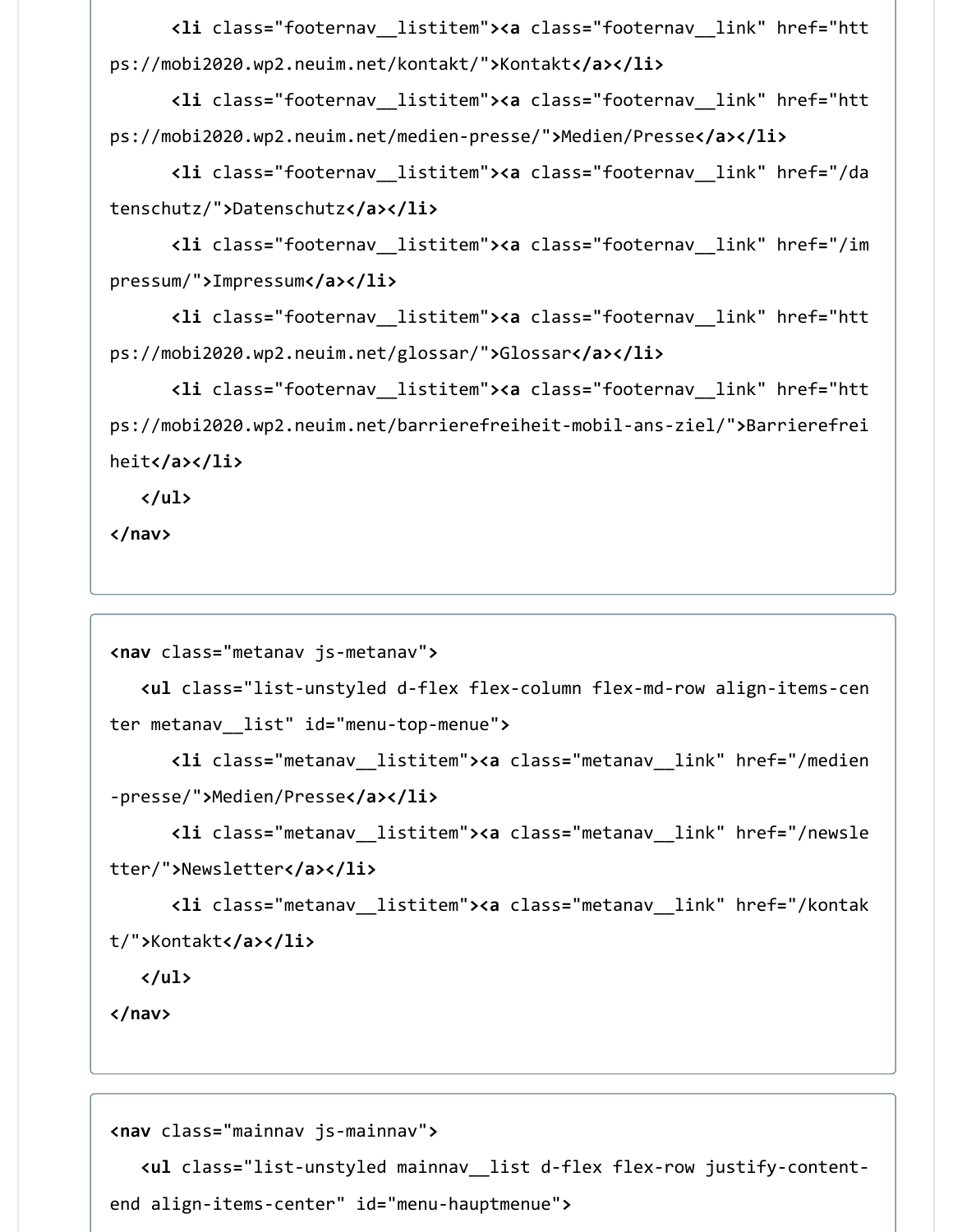**<li** style**=**"width: 91px; height: 32px;" class**=**"mainnav\_\_listitem box "**><canvas** height**=**"32px" width**=**"91px" id**=**"mainnav--72" class**=**"box\_\_bg box\_\_ bg--6"**></canvas><a** class**=**"mainnav\_\_link js-canvasbox box\_\_text box-text--6 " href**=**"https://mobi2020.wp2.neuim.net/die-idee/"**>**Die Idee**</a></li>**

 **<li** style**=**"width: 160px; height: 32px;" class**=**"mainnav\_\_listitem box position-relative"**><canvas** height**=**"32px" width**=**"160px" id**=**"mainnav--89" cl ass**=**"box\_\_bg box\_\_bg--6"**></canvas><a** class**=**"mainnav\_\_link js-canvasbox box \_\_text box-text--6 " href**=**"https://mobi2020.wp2.neuim.net/schwerpunkte\_mob il\_ans\_ziel/"**>**Schwerpunkte**</a>**

**<ul** class**=**"list-unstyled mainnav\_\_list mainnav\_\_list--sub"**>**

 **<li** class**=**"mainnav\_\_listitem mainnav\_\_listitem--sub"**><a** class**=** "mainnav\_\_link mainnav\_\_link--sub" href**=**"https://mobi2020.wp2.neuim.net/sc hwerpunkt/offentlichen-verkehr-ausbauen/"**>**Öffentlichen Verkehr ausbauen**</a ></li>**

 **<li** class**=**"mainnav\_\_listitem mainnav\_\_listitem--sub"**><a** class**=** "mainnav\_\_link mainnav\_\_link--sub" href**=**"https://mobi2020.wp2.neuim.net/sc hwerpunkt/verkehrsmittel-kombinieren-und-autos-besser-auslasten/"**>**Verkehrs mittel kombinieren**<br>**& Autos besser auslasten**</a></li>**

 **<li** class**=**"mainnav\_\_listitem mainnav\_\_listitem--sub"**><a** class**=** "mainnav\_\_link mainnav\_\_link--sub" href**=**"https://mobi2020.wp2.neuim.net/sc hwerpunkt/rad-und-fussverkehr-fordern/"**>**Rad & Fußverkehr fördern**</a></li>**

 **<li** class**=**"mainnav\_\_listitem mainnav\_\_listitem--sub"**><a** class**=** "mainnav\_\_link mainnav\_\_link--sub" href**=**"https://mobi2020.wp2.neuim.net/sc hwerpunkt/neue-technologien-und-mobilitatsformen-forcieren/"**>**Neue Technolo gien &**<br>**Mobilitätsformen forcieren**</a></li>**

 **<li** class**=**"mainnav\_\_listitem mainnav\_\_listitem--sub"**><a** class**=** "mainnav\_\_link mainnav\_\_link--sub" href**=**"https://mobi2020.wp2.neuim.net/sc hwerpunkt/siedlungsentwicklung-und-ov-erschliessung-abstimmen/"**>**Siedlungse ntwicklung &**<br>**ÖV-Erschließung abstimmen**</a></li>**

 **<li** class**=**"mainnav\_\_listitem mainnav\_\_listitem--sub"**><a** class**=** "mainnav\_\_link mainnav\_\_link--sub" href**=**"https://mobi2020.wp2.neuim.net/sc hwerpunkt/luecken-im-strassennetz-schliessen/"**>**Lücken im Straßennetz schli eßen**</a></li>**

**</ul>**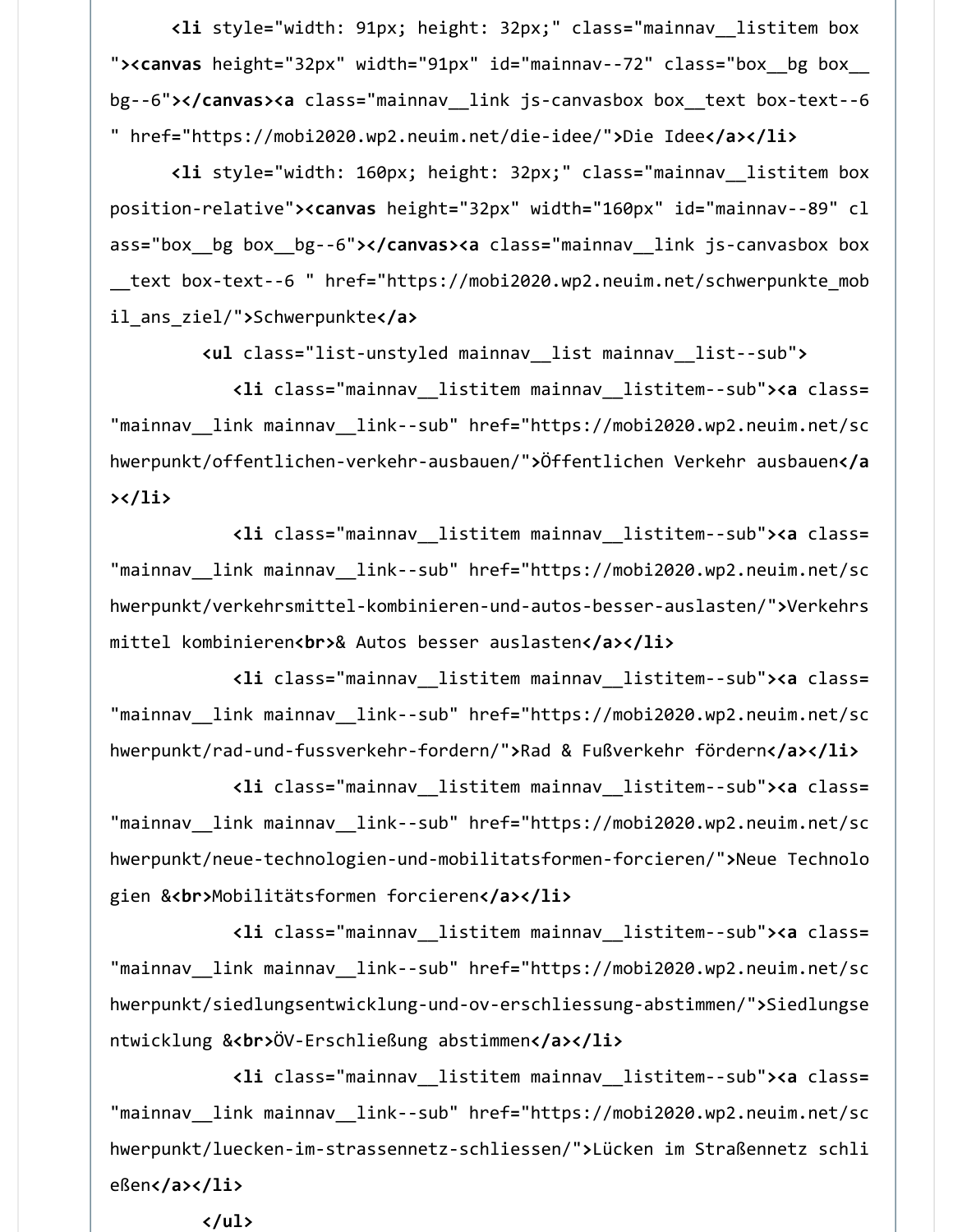**</li>**

 **<li** style**=**"width: 72px; height: 32px;" class**=**"mainnav\_\_listitem box "**><canvas** height**=**"32px" width**=**"72px" id**=**"mainnav--1150" class**=**"box\_\_bg box \_\_bg--6"**></canvas><a** class**=**"mainnav\_\_link js-canvasbox box\_\_text box-text- -6 " href**=**"https://mobi2020.wp2.neuim.net/news-events/"**>**News**</a></li>**

 **<li** style**=**"width: 103px; height: 32px;" class**=**"mainnav\_\_listitem box "**><canvas** height**=**"32px" width**=**"103px" id**=**"mainnav--83" class**=**"box\_\_bg box\_ \_bg--6"**></canvas><a** class**=**"mainnav\_\_link js-canvasbox box\_\_text box-text-- 6 " href**=**"https://mobi2020.wp2.neuim.net/services/"**>**Services**</a></li>**

 **<li** style**=**"width: 101px; height: 32px;" class**=**"mainnav\_\_listitem box "**><canvas** height**=**"32px" width**=**"101px" id**=**"mainnav--90" class**=**"box\_\_bg box\_ \_bg--6"**></can**

**<nav** class**=**"footernav"**>**

 **<ul** class**=**"footernav\_\_list list-unstyled d-flex flex-row flex-wrap just ify-content-center" id**=**"menu-footer"**>**

 **<li** class**=**"footernav\_\_listitem"**><a** class**=**"footernav\_\_link" href**=**"htt ps://mobi2020.wp2.neuim.net/kontakt/"**>**Kontakt**</a></li>**

 **<li** class**=**"footernav\_\_listitem"**><a** class**=**"footernav\_\_link" href**=**"htt ps://mobi2020.wp2.neuim.net/medien-presse/"**>**Medien/Presse**</a></li>**

 **<li** class**=**"footernav\_\_listitem"**><a** class**=**"footernav\_\_link" href**=**"/da tenschutz/"**>**Datenschutz**</a></li>**

 **<li** class**=**"footernav\_\_listitem"**><a** class**=**"footernav\_\_link" href**=**"/im pressum/"**>**Impressum**</a></li>**

 **<li** class**=**"footernav\_\_listitem"**><a** class**=**"footernav\_\_link" href**=**"htt ps://mobi2020.wp2.neuim.net/glossar/"**>**Glossar**</a></li>**

 **<li** class**=**"footernav\_\_listitem"**><a** class**=**"footernav\_\_link" href**=**"htt ps://mobi2020.wp2.neuim.net/barrierefreiheit-mobil-ans-ziel/"**>**Barrierefrei heit**</a></li>**

**</ul>**

**</nav>**